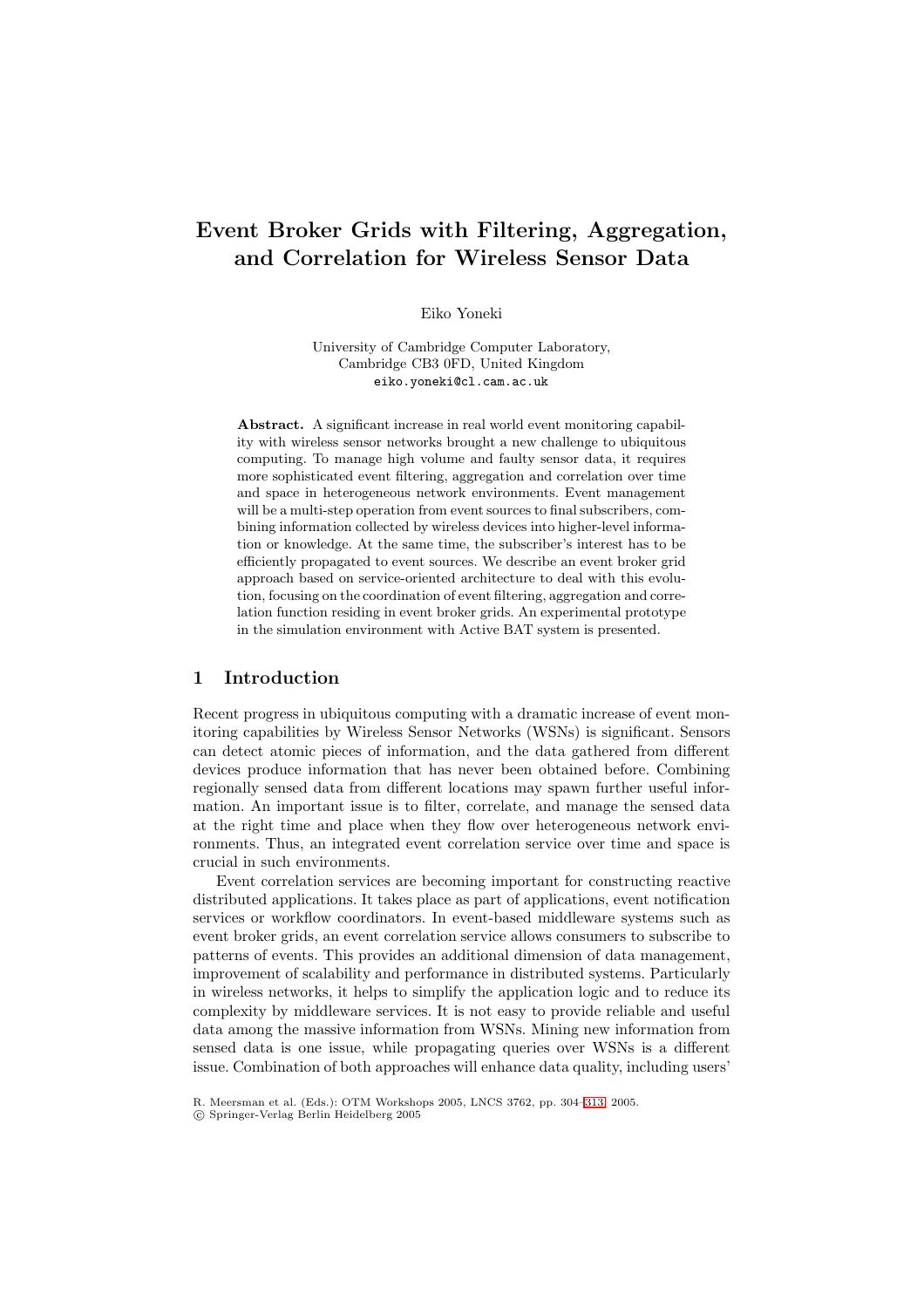intentions such as receiving, providing, and passing data. At the same time, data should be managed as openly as possible.

**Middleware's Task:** Middleware for sensor networks can be defined as software that provides data aggregation and management mechanisms, adapting to the target application's need, where data are collected from sensor networks. This functionality must be well integrated within the scheme of ubiquitous computing. The middleware should offer an open platform for users to seamlessly utilize various resources in physically interacting environments, unlike the traditional closed network setting for specific applications. As a part of this approach, mobile devices will play an important role and will be used for collecting sensor data over ad hoc networks, conveying it to Internet backbone nodes. Mobile devices can be deployed in remote locations without a network infrastructure, but they are more resource constrained, and a detectable/implementable event detection mechanism is required.

The trend of system architecture to support such platforms is towards service broker grids based on service management. When designing middleware for sensor networks, heterogeneity of information over global distributed systems must be considered. The sensed information by the devices is aggregated and combined into higher-level information or knowledge and may be used as context. The publish/subscribe paradigm becomes powerful in such environments. For example, a publisher broker node can act as a gateway from a WSN, performing data aggregation and distributing filtered data to other networks based on contents. Event broker nodes that offer data aggregation services can efficiently coordinate data flow. Especially with the distributed event-based middleware over peer-topeer (P2P) overlay network environments, the construction of event broker grids will extend the seamless messaging capability over scalable heterogeneous network environments. Event Correlation will be a multi-step operation from event sources to final subscribers, combining information collected by wireless devices into higher-level information or knowledge.

There has been much effort for in-network data aggregation such as TinyDB [\[8\]](#page-9-1). However, a mainstream of deployments of sensor networks is to collect all the data from the sensor networks and to store them in database. Data analysis is preceded from the data in the database. We propose a distributed middleware architecture integrating global systems to support high volume sensor data. We prototype our proposed system in a simulation environment with real world data produced by the Active BAT system [\[5\]](#page-9-2).

This paper continues as follows: section 2 describes middleware architecture, section 3 discusses event filtering/aggregation/correlation, section 4 reports an experimental prototype with the Active BAT system, section 5 describes related works and it concludes with section 6.

# **2 Middleware Architecture**

Service Oriented Architecture (SOA) is a well-proven concept for distributed computing environments. It decomposes applications, data, and middleware into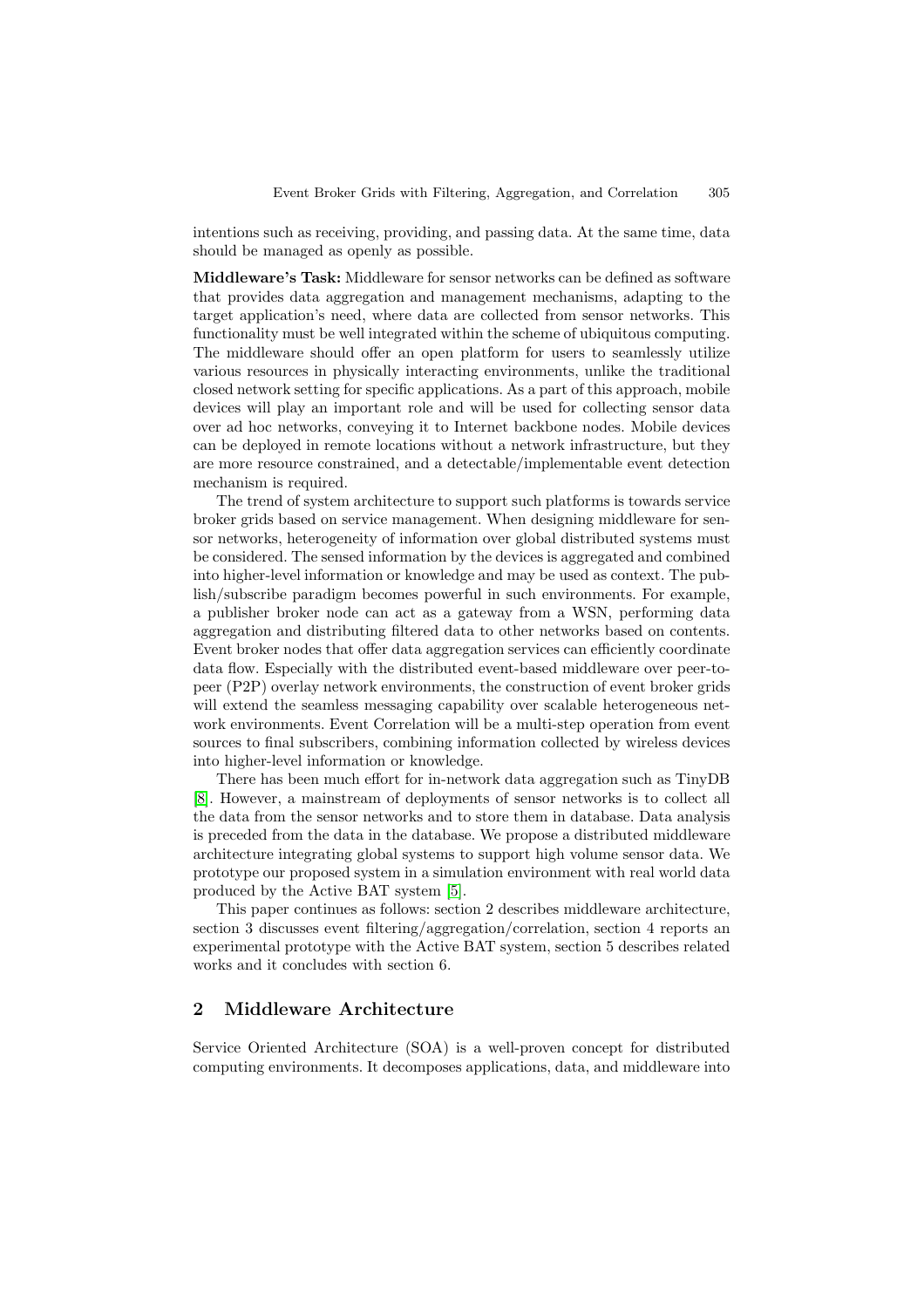#### 306 E. Yoneki

reusable services that can be flexibly combined in a loosely coupled manner. SOA maintains agents that act as software services performing well-defined operations. This paradigm allows users to focus on the operational description of the service. All services have an addressable interface and communication via standard protocols and data formats (i.e., messages). SOA can deal with aspects of heterogeneity, mobility and adaptation, and offers seamless integration of wired and wireless environments. Generic service elements are context model, trust and privacy, mobile data management, configuration, service discovery, event notification. The following are key issues addressed in our design.

- Support for service discovery mechanisms (e.g., new and sporadical services) for ad hoc networks.
- Support for an adaptive abstract communication model (i.e., event-based communication for asynchronous communication).

Peer-to-peer networks and grids offer promising paradigms for developing efficient distributed systems and applications. We integrate the Open Services Gateway Initiative (OSGi) [\[10\]](#page-9-3) on the application layer. OSGi is open to almost any protocol, transport or device layers. The three key aspects of the OSGi mission are multiple services, wide area networks, and local networks and devices. Key benefits of the OSGi are platform and application independent. In other words, the OSGi specifies an open, independent technology, which can link diverse devices in local home network. The central component of the OSGi specification effort is the services gateway. The services gateway enables, consolidates, and manages voice, data, Internet, and multimedia communications to and from the home, office and other locations. We have developed a generic reference architecture applicable to any ubiquitous computing space. The middleware contains separate physical, sensor components, event-broker, service, service management, and an open application interface. We are in progress of implementing the reference architecture.

### **2.1 Service Semantics**

We define service semantics in addition to the service definition so that services can be coordinated. Model real world is a collection of objects, where objects maintain their state using sensor data. Queries and subscriptions are examples of objects that are mapped to the service objects, and thus mapped to the sensors. This approach gives flexibility to services that will develop and evolve.

#### **2.2 Layer Functionality**

We describe the brief functionality of each layer below (see also Fig. [1\)](#page-3-0).

**Physical Layer:** This layer consists of various sensors and actuators.

**Sensor Component Layer:** A sensor component layer can communicate with a wide variety of devices, sensors, actuators, and gateways and represent them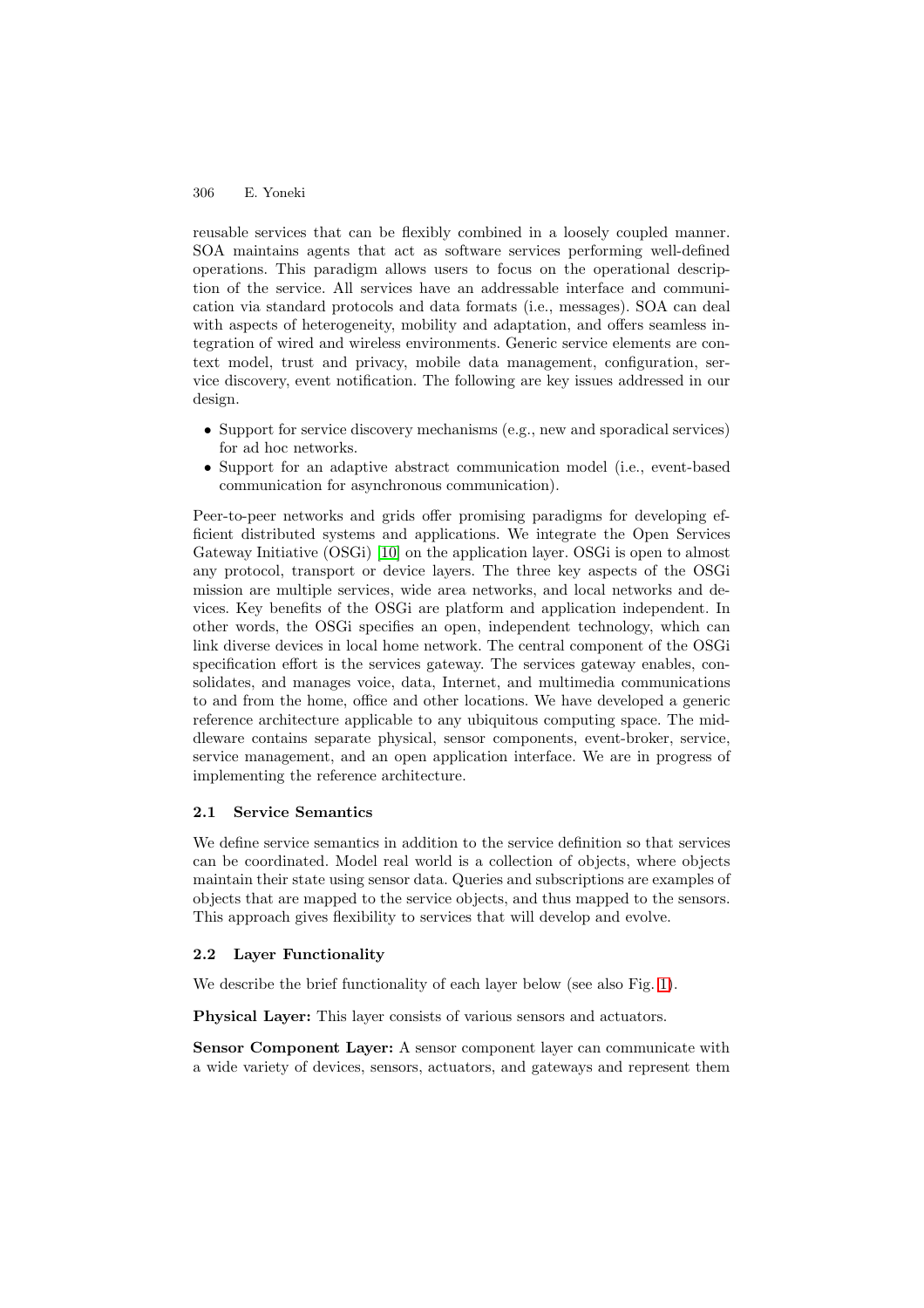

**Fig. 1.** Middleware Architecture with Wireless Sensor Data

<span id="page-3-0"></span>to the rest of the middleware in a uniform way. A sensor component converts any sensor or actuator in the physical layer to a service that can be programmed or composed into other services. Users can thus define services without having to understand the physical world. Decoupling sensors and actuators from sensor platforms ensures openness and makes it possible to introduce new technology as it becomes available.

**Event Broker Layer:** This layer is a communication layer between Sensor component layer and Service layer. It supports asynchronous communication by publish/subscribe paradigm. Event filtering, aggregation, and the correlation service is currently a part of this layer.

**Service Layer:** This layer contains the Open Services Gateway Initiative (OSGi) framework, which maintains leases of activated services. Basic services represent the physical world through sensor platforms, which store service bundle definitions for any sensor or actuator represented in the OSGi framework. A sensor component registers itself with the service layer by sending its OSGi service definition. Application developers create composite services by Service Management Layer's functions to search existing services and using other services to compose new OSGi services. Canned services, which may be usefully globally, could create a standard library.

A context is represented as an OSGi service composition, where the context could be obtained. The context engine is responsible for detecting and managing states.

**Service Management Layer:** This layer contains ontology of the various services offered and the appliances and devices connected to the system. Service advertisement and discovery use service definitions and semantics to register or discover a service. Service definitions are tightly related to the event types used for communication in Event Broker Layer including composite formats. The reasoning engine determines whether certain composite services are available.

**Application Interface:** An application interface provides open interfaces for applications to manage services including managing contexts.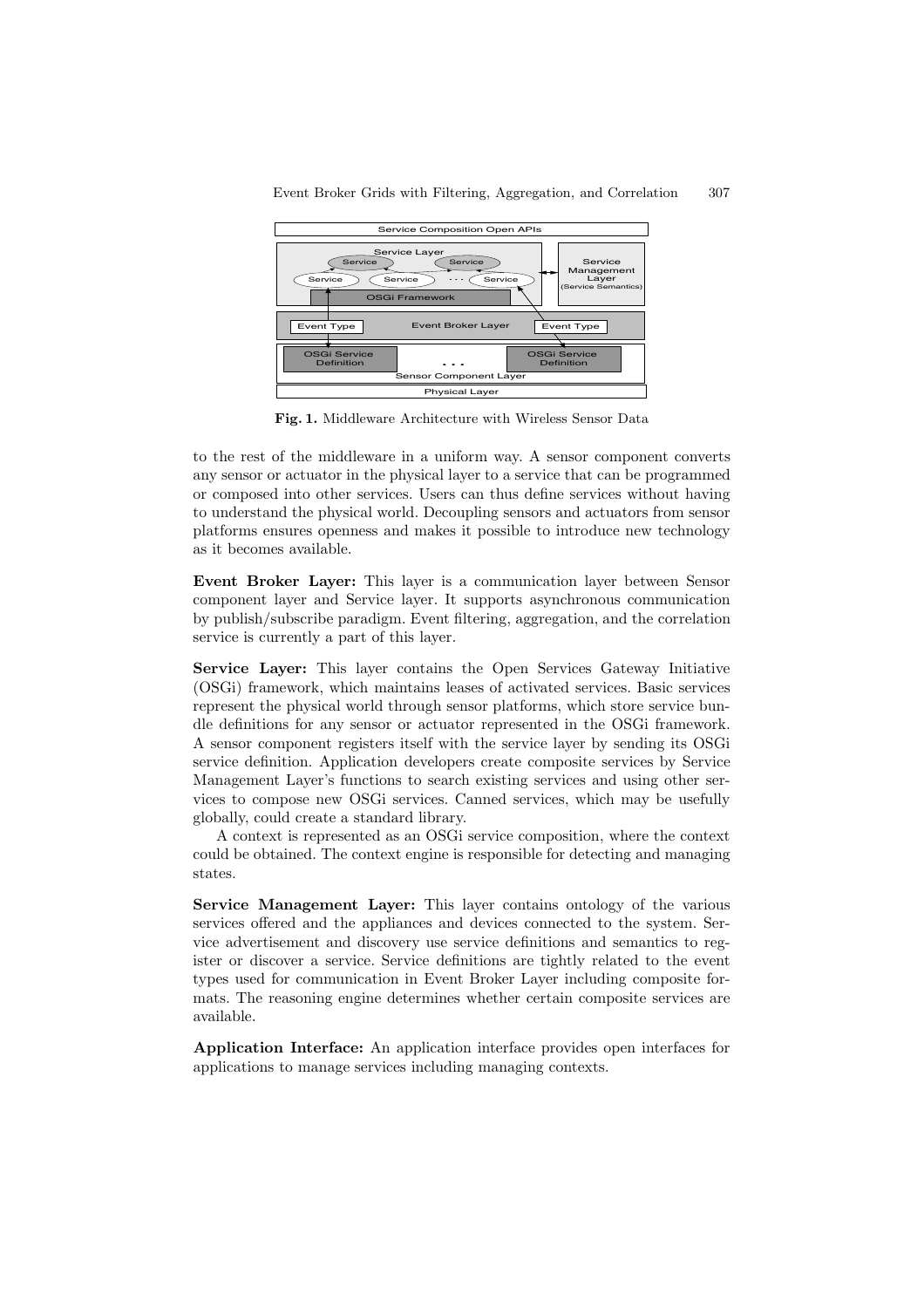308 E. Yoneki

# **3 Event Correlation/Filtering/Aggregation**

Event Correlation will be essential when the data is produced in a WSN and multi-step operation from event sources to final subscribers, which may reside in the Internet. Combined data collected by wireless devices into higher-level information or knowledge must be supported. In [\[12\]](#page-9-4), we introduced a generic composite event semantics, which combines traditional event composition and a generic concept of data aggregation in wireless sensor networks. The main focus is on supporting time and space related issues such as temporal ordering, duplication handling, and interval-based semantics, especially for wireless network environments. We presented event correlation semantics defining precise and complex temporal relationships among correlated events.

Event correlation is sometimes deployed as part of applications, event notification services, or as a framework as part of middleware. Definition and detection of composite events especially over distributed environments vary, and equally named event composition operators do not necessarily have the same semantics, while similar semantics might be expressed using different operators. Moreover, the exact semantic description of these operators is rarely explained. Thus, we define the following schema to classify existing operators: conjunction, disjunction, sequence, concurrency, negation, iteration, and selection. Considering the analyzed systems, it becomes clear that to simply consider the operators is not sufficient to convey the full semantic meaning. Each system offers parameters, which further define/change the operator's semantics. The problem is that the majority of the system reflects parameters within the implementations.

Many event-based middleware offer a content-based filtering, which allows subscribers to use flexible querying languages to declare their interests with respect to event contents. The query can apply to different event types. On the other hand, the event correlation addresses the relation among event instances of different event types. Filtering and correlation share many properties. WSN has led to new issues to be addressed in event correlation. Traditional networking research has approached data aggregation as an application specific technique that can be used to reduce the network traffic.

WSN Data aggregation in-network operation has brought a new paradigm to summarize current sensor values in some or all of a sensor network. TinyDB [\[8\]](#page-9-1) is an inquiry processing system for the sensor network and takes a data centric approach, where each node keeps the data, and those nodes execute retrieval and aggregation (in-network aggregation) with on-demand based operation to deliver the data to external applications. TinyLIME [\[3\]](#page-9-5) is enhancing LIME (Linda In Mobile Environments) to operate on TinyOS. In TinyLIME, tuple space subdivided as well as LIME is maintained on each sensor node, and coordinated tuple space is formed when connecting with the base station within one hop. It works as middleware by offering this abstracted interface to the application. The current form of TinyLIME does not provide any data aggregation function, and only a data filtering function based on Linda/LIME operation is provided at the base station node. On the other hand, TinyDB supports data aggregation function via SQL query, but redundancy/duplication handling is not clear from available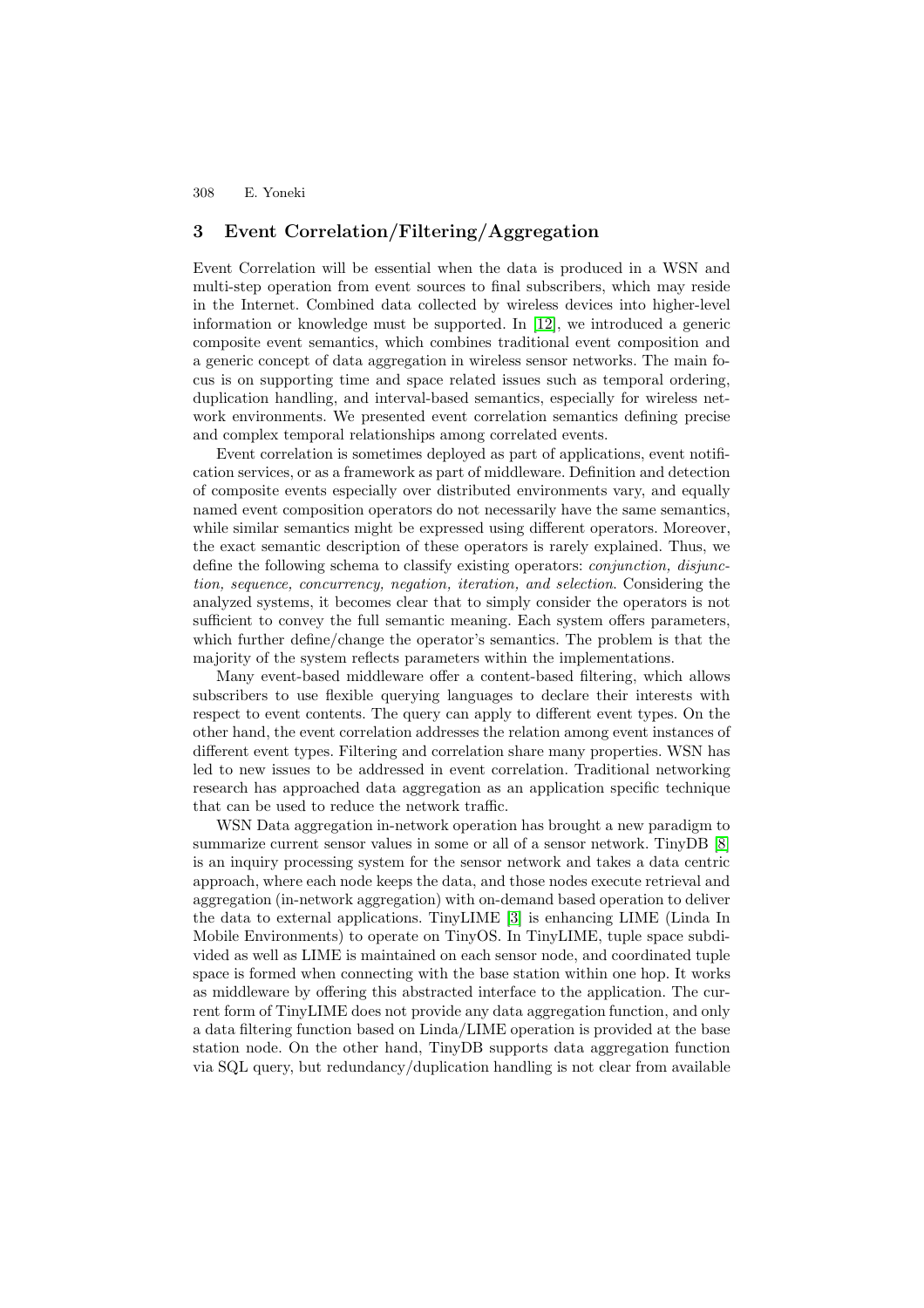

**Fig. 2.** Event Filtering, Aggregation and Correlation

<span id="page-5-0"></span>documents. The coordination of nodes within WSN is different from other wireless ad hoc networks. The group of nodes acts as a single unit of processors in many cases, and for a single phenomenon, multiple events may be produced to avoid the loss of event instances, which is a different concept from traditional duplication of events. Aggregation has three stages: local, neighbour, and global. Fig. [2](#page-5-0) highlights the relation among aggregation, filtering and correlation. Middleware research for WSN has been recently active, but most research focuses on in-network operation for specific applications. We provide a global view of event correlation over whole distributed systems from the correlation semantics point.

# **4 Prototype with Active BAT System**

Aggregation

Sentient computing is a type of ubiquitous computing which uses sensors to perceive its environment and react accordingly. Sensors are used to construct a world model, which allows location-aware or context-aware applications. One research prototype of a sentient computing system has been the work at AT&T Research in the 1990s and the research continues at the University of Cambridge as the Active BAT system [\[5\]](#page-9-2). It is a low-power, wireless indoor location system accurate up to 3 cm. It uses an ultrasound time-of-light trilateration1 technique to provide more accurate physical positioning. Users and objects carry Active BAT tags. In response to a request that the controller sends via short-range radio, a BAT emits an ultrasonic pulse to a grid of ceiling-mounted receivers. At the same time the controller sends the radio frequency request packet, it also sends a synchronized reset signal to the ceiling sensors using a wired serial network. Each ceiling sensor measures the time interval from reset to ultrasonic pulse arrival and computes its distance from the BAT. The local controller then forwards the distance measurements to a central controller, which performs the trilateration computation. Statistical pruning eliminates erroneous sensor measurements caused by a ceiling sensor detecting a reflected ultrasound pulse, instead of one that travelled along the direct path from the BAT to the sensor.

SPIRIT (SPatially Indexed Resource Identification and Tracking) [\[5\]](#page-9-2) provides a platform for maintaining spatial context based on raw location information derived from the Active BAT location system. It uses CORBA to access information and spatial indexing to deliver high-level events such as 'Alice has entered the kitchen' to listening context aware applications. SPIRIT models the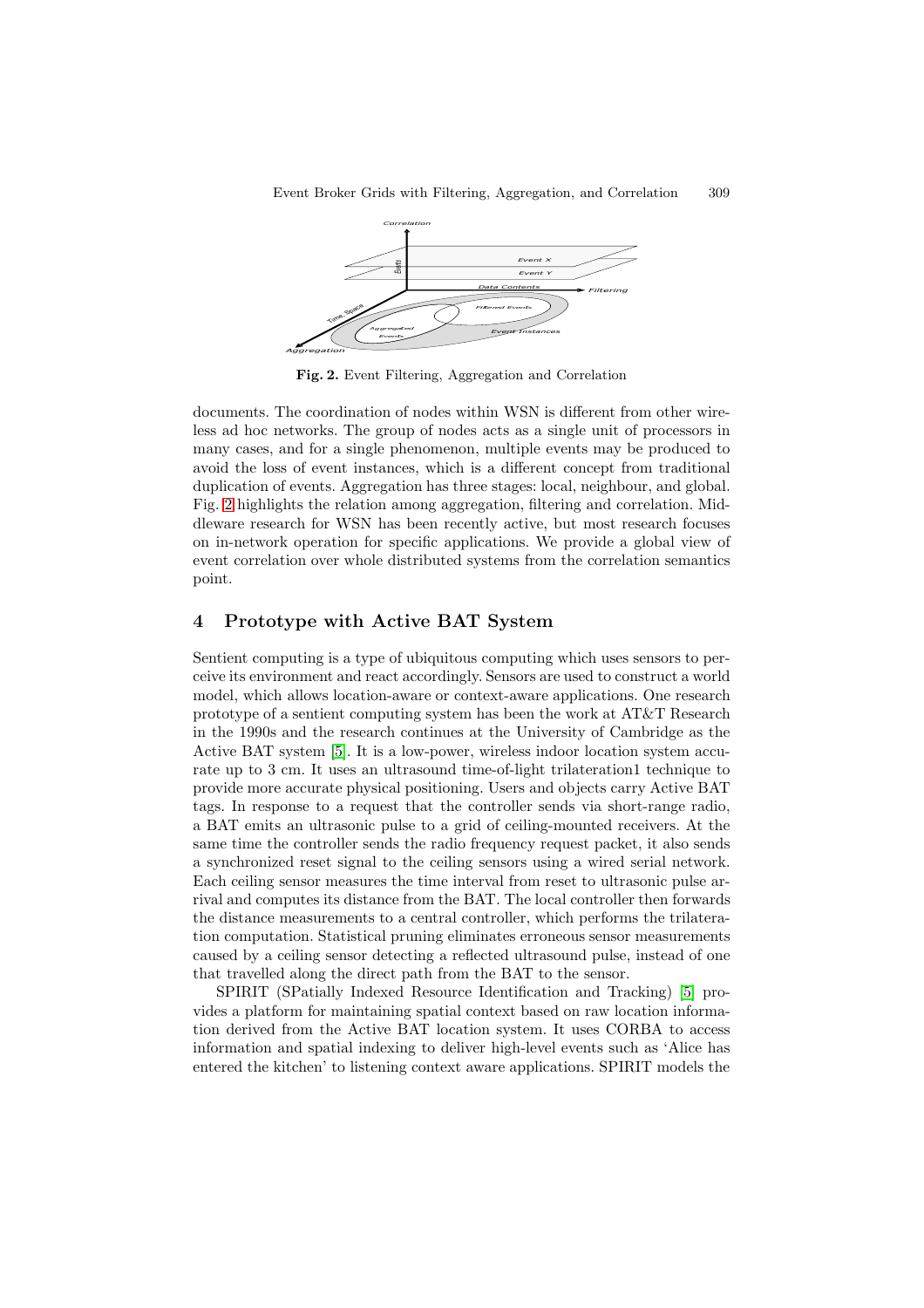### 310 E. Yoneki

physical world in a bottom up manner, translating absolute location events for objects into relative location events, associating a set of spaces with a given object and calculating containment and overlap relationships among such spaces, by means of a scalable spatial indexing algorithm.

## **4.1 Prototype**

The current Active BAT system employs a centralized architecture, and all data are gathered in the database, where computational power is cheap. The Active BAT system, as described, is expensive to implement in that it requires large installations, and a centralized structure. The centralized structure allows for easy computation and implementation, since all distance estimates can be quickly delegated to a place where computational power is cheap. Moreover, the active mobile architecture facilitates the collection of multiple simultaneous distance samples at the fixed nodes, which can produce more accurate position estimates relative to a passive mobile architecture.

It is inherently scalable both in terms of sensor data acquisition and management as well as software components. However, when constructing real-time mobile ad hoc communications with resource constrained devices, a distributed coordination must be supported, so that mobile device users can promptly subscribe to certain information.

We simulate all rooms and corridors hold gateway nodes (see the location map Fig. [3\)](#page-6-0), which are capable to participate in event broker grids. The software design follows the service-oriented architecture described in Section 2. Thus, each local gateway node performs event filtering and correlation. Each local node registers the service that associates states with abstractions such as "ID10 in the room SN07". These states are decomposed to the units executable by the event broker grid, where event correlation and aggregation and filtering are operated. The details of high-level language for service composition and event type definition are still under development. The used data is taken on March 22nd in 2005. The total number of events is around 200,000, and a sample of event data is shown in Fig. [4.](#page-7-0) This shows BAT data after the location of the user is calculated, which consists of timestamp, user, area, coordination (X, Y, Z) and orientation. The receiver on the ceiling produces more than two times of data than this.

<span id="page-6-0"></span>

**Fig. 3.** Active BAT Location Map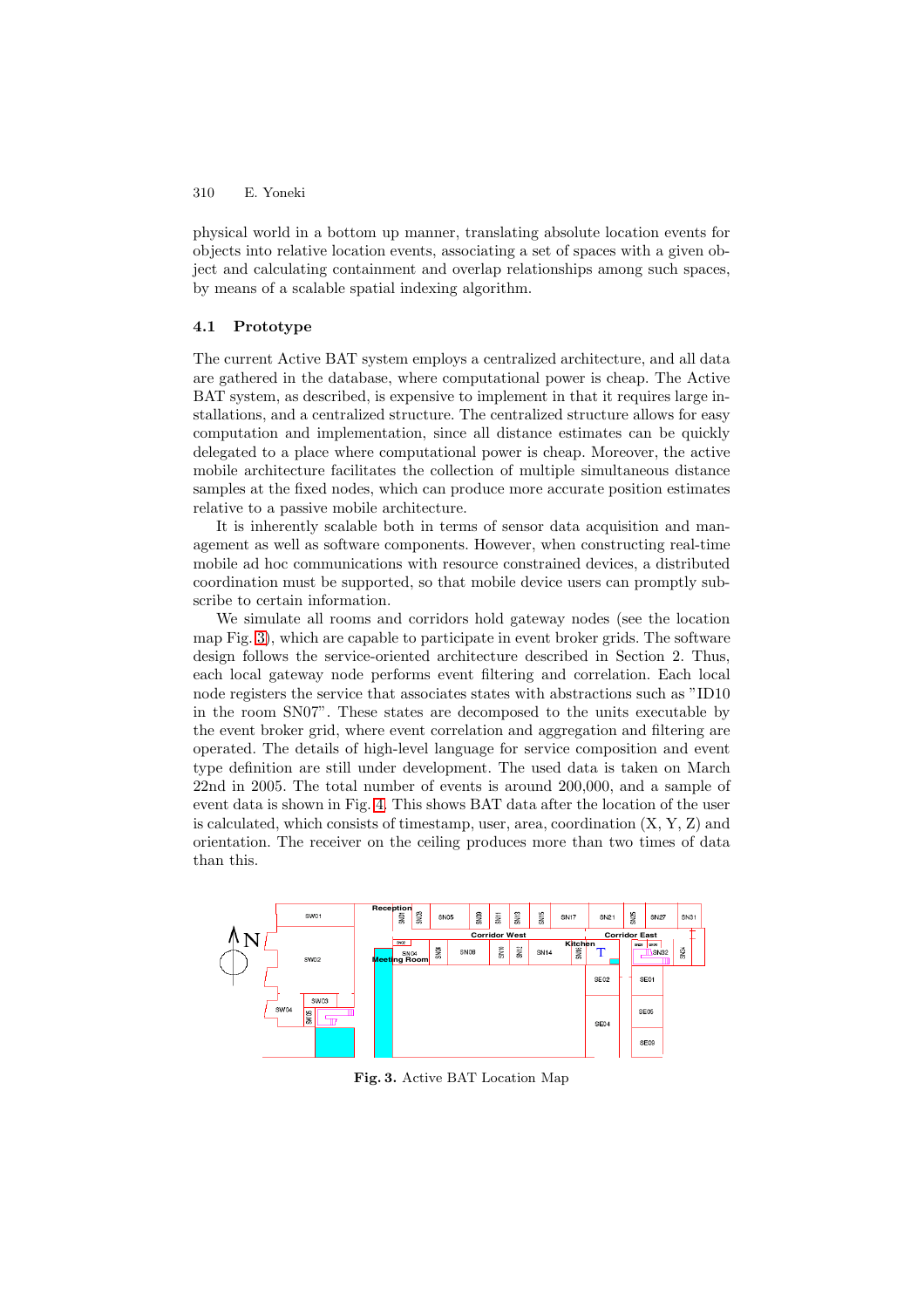30408.802618,10,SN09,1002.335327,1033.320801,1.261441,-22.443605 30408.856115,10,SN09,1002.520386,1033.289429,1.251856,-20.335649 30409.063099,10,SN09,1002.533203,1033.279297,1.285185,-20.326197 30409.112594,10,SN09,1002.732910,1033.234863,1.270585,-22.712467 30409.315079,10,SN09,1002.921448,1033.175903,1.271525,-54.598316 30409.370575,10,SN09,1002.994690,1033.126587,1.283121,-56.499645 30409.564561,10,SN09,1003.170227,1033.044556,1.298443,-52.581676

#### **Fig. 4.** Active BAT Events

#### <span id="page-7-0"></span>**4.2 Experiments**

We performed several event correlations, and among those, we show the use of durable events below. Fig. [5](#page-7-1) depicts the number of events over the local gateway nodes without durable events and Fig. [6](#page-7-2) shows the same operation with durable event composition. During this experiment, thirteen BAT holders participated, which are shown ID1 through ID13. The result shows a dramatic reduction of event occurrences through the use of durable events.

Fig. [7](#page-8-0) and Fig. [8](#page-8-1) also depict the power of durable events composition over user ID 10 and 13 over the timeline (24 hours).

#### **4.3 Temporal Ordering in Active BAT System**

The applications derived from Active BAT have high accuracy and real-time tracking requirements. Problems of time synchronization and coordination amongst beacons are easily resolved, because these systems are wired and have a centralized controller. In the Active BAT system, the timestamp is derived from a Global Clock Generator (GCG), which is a hardware clock that sends 'ticks' to every component of the system over a serial link. When a location is computed, the location message is timestamped using the GCG. In general, GCG delay is in the order of microseconds, and the slowest part of the system is the bit that waits for ultrasound to propagate (speed of sound) after a position is requested but before a position can be calculated. This delay is used to measure

<span id="page-7-2"></span><span id="page-7-1"></span>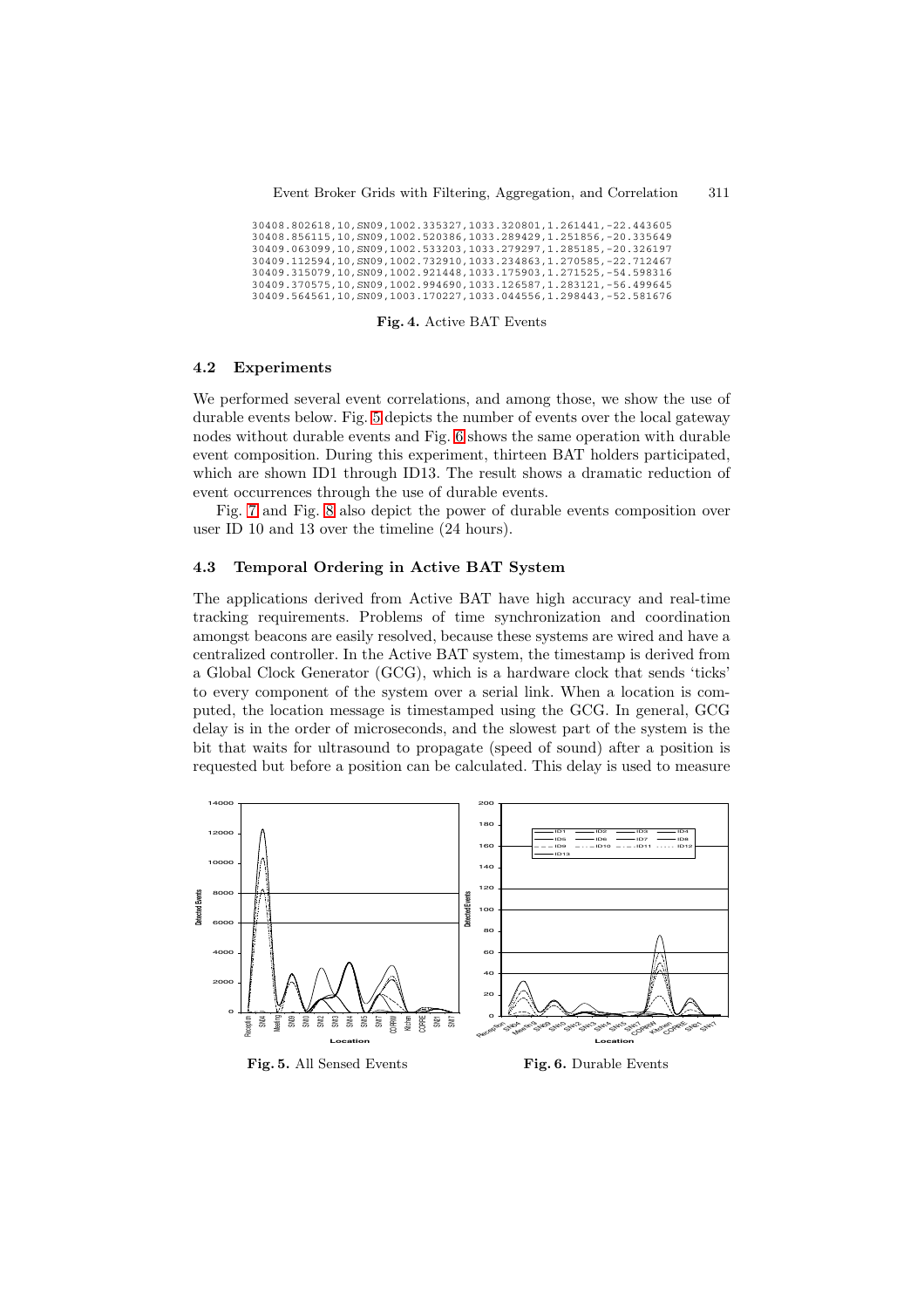

<span id="page-8-1"></span>**Fig. 7.** Events of ID13 and ID10 **Fig. 8.** Durable Events of ID13 and ID10

<span id="page-8-0"></span>the distance between the BAT and the receiver at the ceiling. Once the location is calculated, the message then has to travel up to SPIRIT (order of milliseconds), and the event will be generated. However, no reliable information on that delay is considered. In Active BAT system, time synchronization is controlled in a centralized manner, and a trigger to collect BAT information is also used to synchronize all the clocks in the system. The current experiment assumes that all timestamps are properly synchronized. The implementation of temporal ordering mechanism described in [\[12\]](#page-9-4) is in progress.

# **5 Related Works**

312 E. Yoneki

Much composite event detection work has been done in active database research. SAMOS [\[4\]](#page-9-6) uses Petri nets, in which event occurrences are associated with a number of parameter value pairs. Early language for composite event follows the Event-Condition-Action (ECA) model and resembles database query algebras with an expressive syntax. Snoop [\[2\]](#page-9-7) is an event specification language for active databases, which informally defines event contexts. The transition from a centralized to a distributed system let to a new challenge to deal with time. Snoop presents an event-based model for specifying timing constraints to be monitored and to process both asynchronous and synchronous monitoring of real-time constraints. Reference [\[7\]](#page-9-8) proposes an approach that uses occurrence time of various event instances for time constraint specification. GEM [\[9\]](#page-9-9) allows additional conditions, including timing constraints to combine with event operators for composite event specification. In event-based middleware, publish/subscribe can provide subscription for the composite event instead of multiple primitive events, and this reduces the communication within the system and potentially gives a higher overall efficiency, which is addressed by [\[11\]](#page-9-10). Hayton et al. [\[6\]](#page-9-11) on composite events in the Cambridge Event Architecture [\[1\]](#page-9-12) describe an object-oriented system with an event algebra that is implemented by nested pushdown FSA to handle parameterized events. For related work on WSN data aggregation, see Section 3.